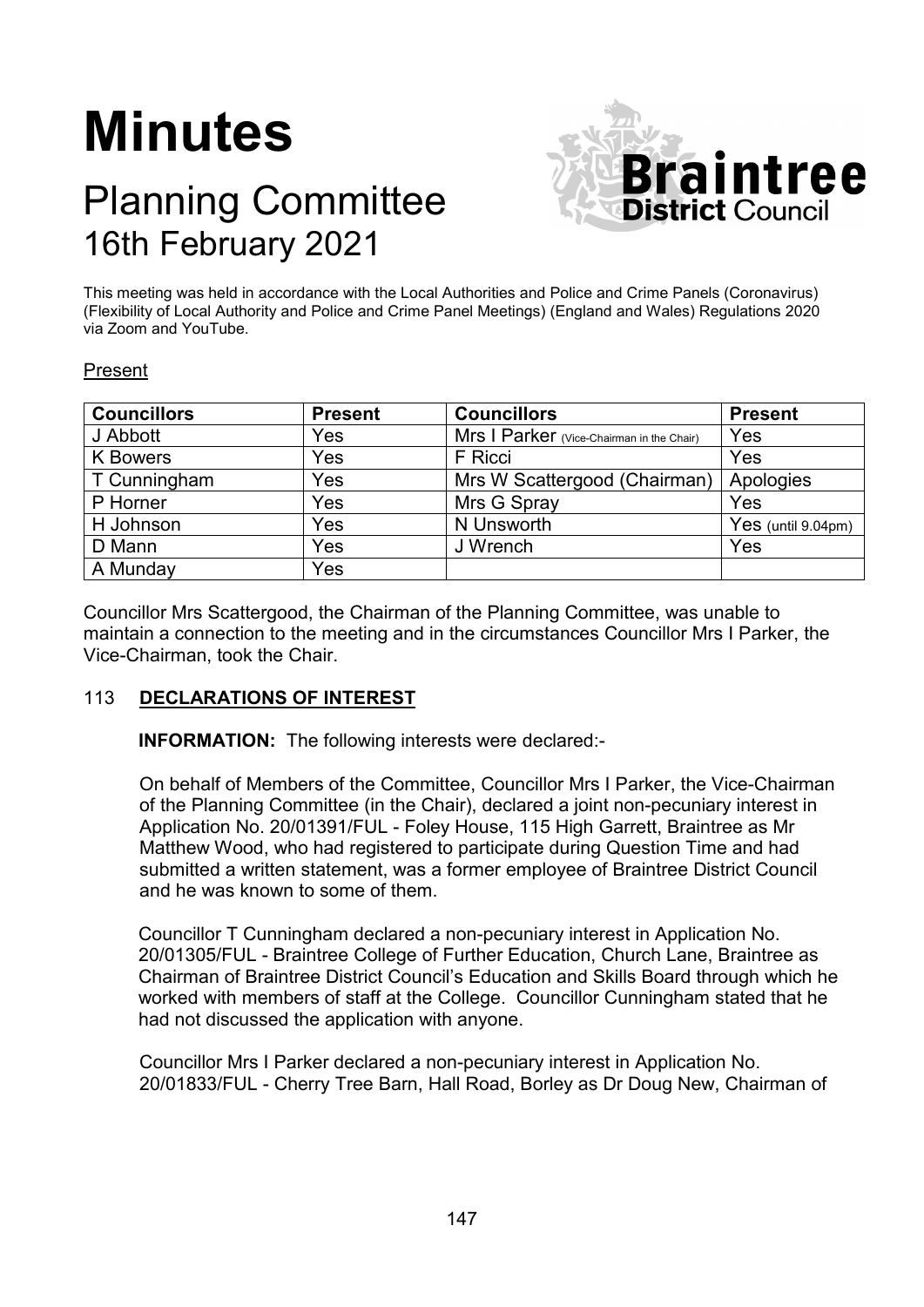Borley Parish Meeting, who had registered to participate during Question Time and had submitted a written statement, was known to her in his capacity as the Chairman. Councillor Mrs Parker stated that Dr New had telephoned her about the application, but that she had not given her views on it.

Councillor F Ricci declared a non-pecuniary interest in Application No. 20/01305/FUL - Braintree College of Further Education, Church Lane, Braintree as his son was a full-time student at the College.

In accordance with the Code of Conduct, Councillors remained in the meeting, unless stated otherwise, and took part in the discussion when the applications were considered.

# 114 **MINUTES**

**DECISION:** It was reported that the Minutes of the meeting of the Planning Committee held on 2nd February 2021 were not available for approval.

## 115 **QUESTION TIME**

**INFORMATION:** There were five statements made about the following matters. Those people who had registered to participate during Question Time had submitted written statements in advance of the meeting and these were read to the Committee either by the registered speaker or by the Council's Governance and Member Services Officer immediately prior to the consideration of the applications.

Application No. 20/01305/FUL - Braintree College of Further Education, Church Lane, Braintree Application No. 20/01391/FUL - Foley House, 115 High Garrett, Braintree Application No. 20/01833/FUL - Cherry Tree Barn, Hall Road, Borley Application No. 20/01318/FUL - 11, 12, 13 and 14 Hickford Hill, Belchamp St Paul

Principally, these Minutes record decisions taken only and, where appropriate, the reasons for the decisions.

#### 116 **PLANNING APPLICATIONS APPROVED**

**DECISION:** That the undermentioned planning applications be approved under the Town and Country Planning Act 1990, including Listed Building Consent where appropriate, subject to the conditions and reasons contained in the Planning Development Manager's report, as amended below. Details of these planning applications are contained in the Register of Planning Applications.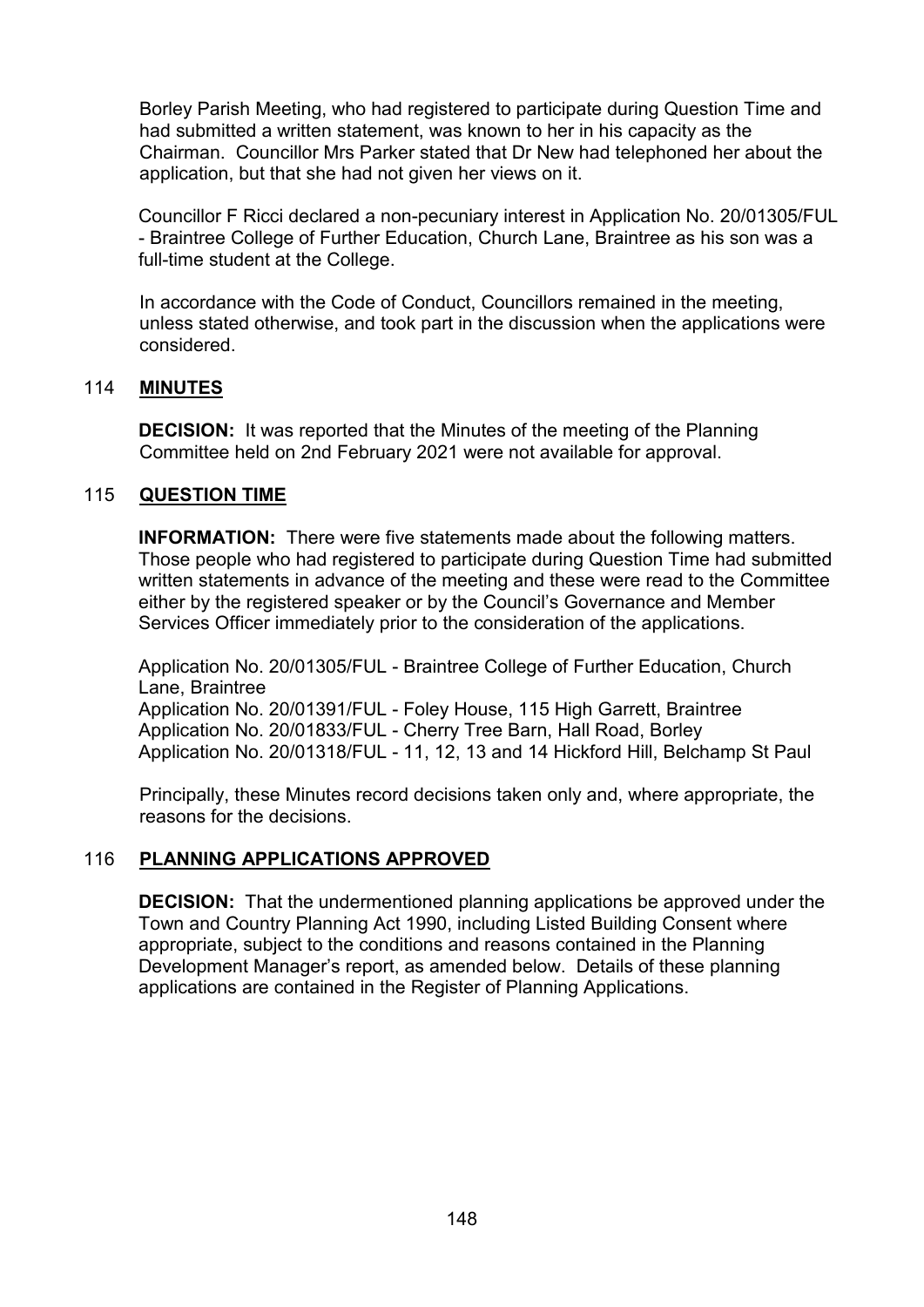Planning Application Nos. – 20/01404/HH - 42 Rickstones Road, Witham and 20/01490/HH - 70 Silver Street, Silver End were determined en bloc.

| Plan No.                    | Location          | <b>Applicant(s)</b>                               | <b>Proposed Development</b>                                                                                                                                                                                                                                                                                                                                                                                                                                   |
|-----------------------------|-------------------|---------------------------------------------------|---------------------------------------------------------------------------------------------------------------------------------------------------------------------------------------------------------------------------------------------------------------------------------------------------------------------------------------------------------------------------------------------------------------------------------------------------------------|
| *20/01305/FUL<br>(APPROVED) | <b>Braintree</b>  | <b>Mobile Broadband</b><br><b>Network Limited</b> | The installation of a $25.10 -$<br>metre high<br>telecommunications lattice<br>tower accommodating 6no<br>antenna apertures, 4no<br>transmission dishes and 9no<br>ground-based equipment<br>cabinets within a secure<br>fenced compound, and<br>ancillary development thereto,<br><b>Braintree College of Further</b><br>Education, Church Lane.                                                                                                             |
| Plan No.                    | Location          | <b>Applicant(s)</b>                               | <b>Proposed Development</b>                                                                                                                                                                                                                                                                                                                                                                                                                                   |
| *20/01343/REM<br>(APPROVED) | <b>Silver End</b> | <b>Croudace Homes</b><br>Ltd                      | Reserved Matters application<br>for the approval of<br>appearance, landscaping,<br>layout and scale of the outline<br>approval comprising 45 new<br>dwellings together with<br>associated off-street car<br>parking, garden amenity<br>space, new access from<br>Western Road, public open<br>space incorporating equipped<br>area of play, and associated<br>development as approved by<br>19/02095/VAR, The Garden<br>Field, land South of Western<br>Road. |

#### **Habitat Regulations Assessment (HRA / RAMS)**

In discussing this application, Members of the Planning Committee were advised that the application site was situated within the Zone of Influence for the Blackwater Estuary Special Protection Area (SPA)/Ramsar site and that the developer was required to pay a financial contribution towards off-site visitor management measures for the Blackwater Estuary SPA and Ramsar site (£125.58 per dwelling). In accordance with Section 111 of the Local Government Act 1972, and as a contribution had not previously been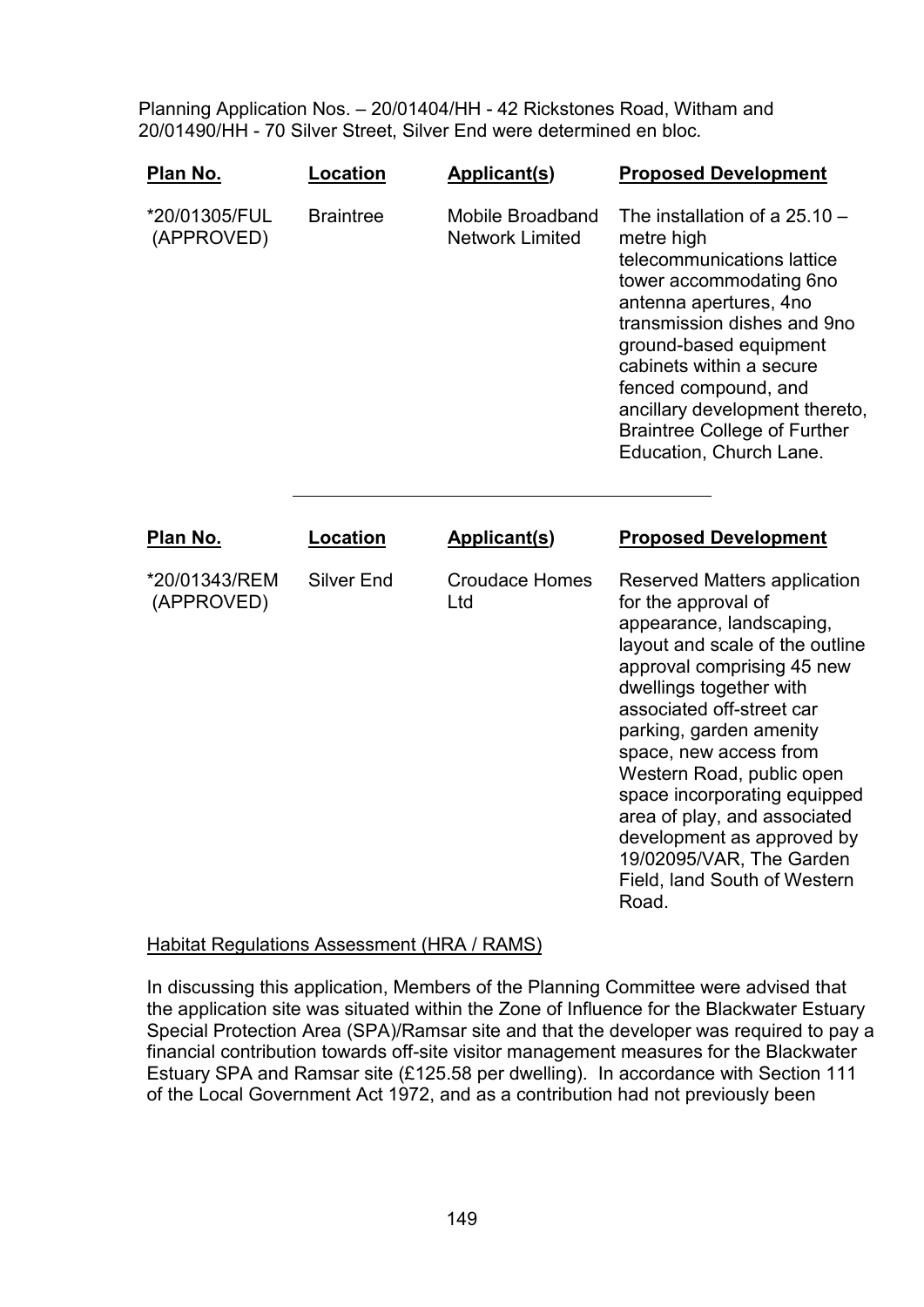secured for this development, the developer had agreed to pay the contribution, which equated to £5,651.10 prior to any decision on the application being issued. As such, it was considered that the development would not have an unacceptable impact on the Blackwater Estuary SPA/Ramsar site. It was reported that the requisite HRA payment had been made by the developer.

The Committee approved this application, subject to the addition of an Information to Applicant as follows:-

#### Information to Applicant

The developer is encouraged to obtain a Secured by Design 'Gold' award in relation to this development.

|     | Plan No.                     | Location             | <b>Applicant(s)</b>              | <b>Proposed Development</b>                                                                                                                           |  |  |
|-----|------------------------------|----------------------|----------------------------------|-------------------------------------------------------------------------------------------------------------------------------------------------------|--|--|
|     | *20/01404/HH<br>(APPROVED)   | Witham               | Mr and Mrs Barritt               | Single-storey rear extension,<br>42 Rickstones Road.                                                                                                  |  |  |
|     | Plan No.                     | Location             | <b>Applicant(s)</b>              | <b>Proposed Development</b>                                                                                                                           |  |  |
|     | *20/01452/FUL<br>(APPROVED)  | Little<br>Maplestead | <b>Mr Nick Milburn</b>           | Erection of 1 No. detached<br>bungalow, Brambles, Collins<br>Road.                                                                                    |  |  |
|     | Plan No.                     | Location             | <b>Applicant(s)</b>              | <b>Proposed Development</b>                                                                                                                           |  |  |
|     | *20/01490/HH<br>(APPROVED)   | <b>Silver End</b>    | Mr Stuart Way                    | Replacement of windows to<br>front and side elevations, 70<br>Silver Street.                                                                          |  |  |
| 117 | <b>SECTION 106 AGREEMENT</b> |                      |                                  |                                                                                                                                                       |  |  |
|     | Plan No.                     | Location             | <b>Applicant(s)</b>              | <b>Proposed Development</b>                                                                                                                           |  |  |
|     | *20/01391/FUL<br>(APPROVED)  | <b>Braintree</b>     | <b>Fairfield Holdings</b><br>Ltd | The conversion of the<br>existing building to provide<br>18 no. residential units and<br>associated development,<br>Foley House, 115 High<br>Garrett. |  |  |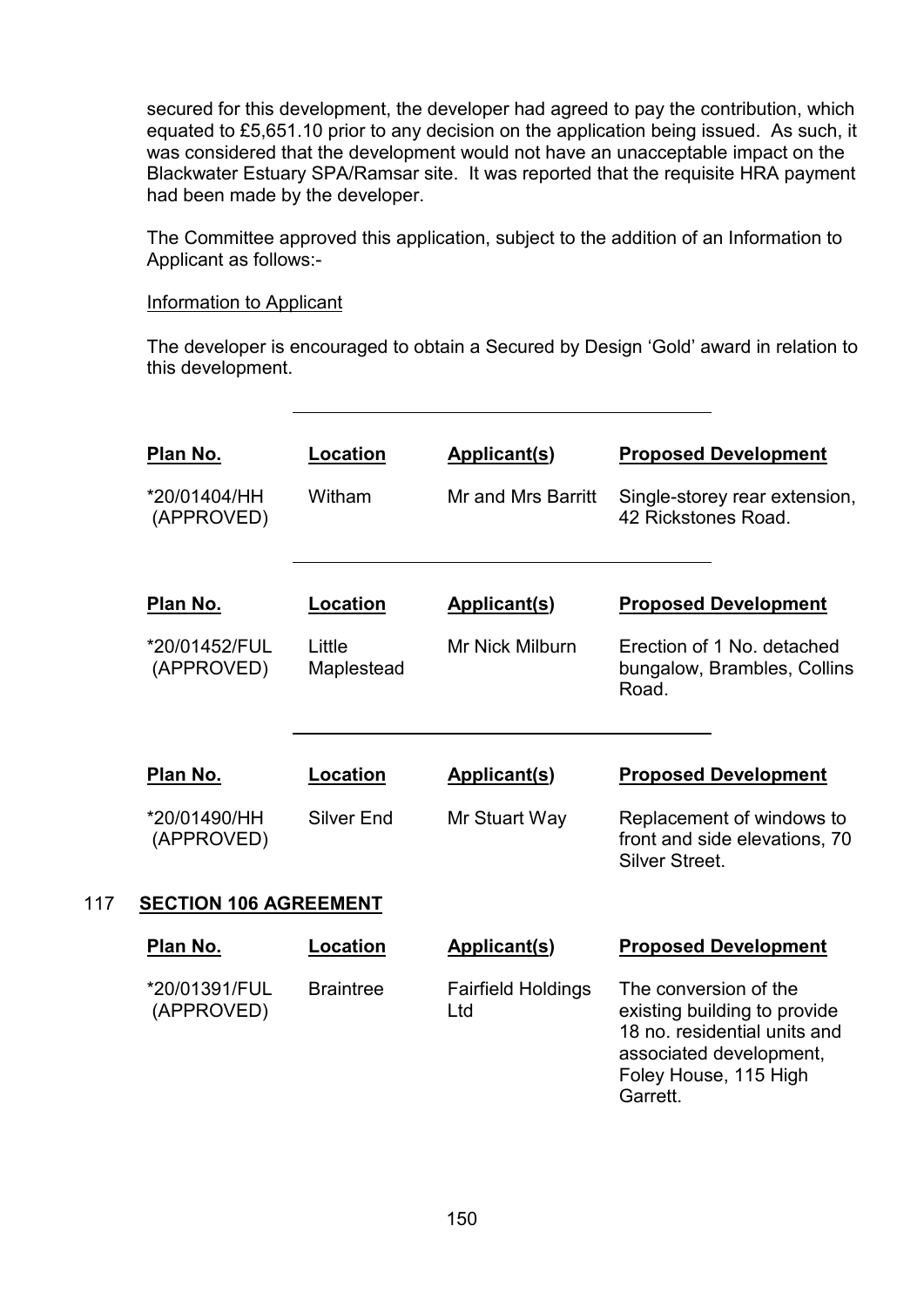**DECISION:** That, subject to the applicant entering into a suitable legal agreement pursuant to Section 106 of the Town and County Planning Act 1990 (as amended) to cover the following Heads of Term:

- Financial contribution towards Outdoor Sport Four Releet Sports Ground (£11,371.88).
- Financial Contribution Equipped Play Ashpole Road Play Space (£7,637.78).
- On-site open space management plan.
- NHS financial contribution of £6,900 towards the refurbishment of the 1st floor of the Church Lane Surgery, Bocking.
- Financial contribution towards off-site visitor management measures for Blackwater Estuary SPA/Ramsar site (£125.58 per dwelling).

the Planning Development Manager be authorised to grant planning permission for the above development in accordance with the approved plans and the conditions and reasons set out in the report, as amended below. Alternatively, in the event that a suitable planning obligation is not agreed within three calendar months of the Planning Committee's decision, the Planning Development Manager be authorised to refuse planning permission. Details of this planning application are contained in the Register of Planning Applications.

The Committee approved this application, subject to an additional Condition as follows:-

#### Additional Condition

20. Prior to the occupation of the development hereby approved, further details of planting within parking areas, postal deliveries, access and visitor control systems, lighting, boundary treatments, and physical security measures, shall be submitted to and approved in writing by the local planning authority. The details shall demonstrate that the development will promote a safe and secure environment, incorporate crime reduction and prevention measures, and encourage the related objective of enhancing personal safety for future residents in accordance with the principles of the guidance from Secured by Design Homes, Version 2 March 2019. The development shall only be implemented in accordance with the approved details and shall thereafter be retained.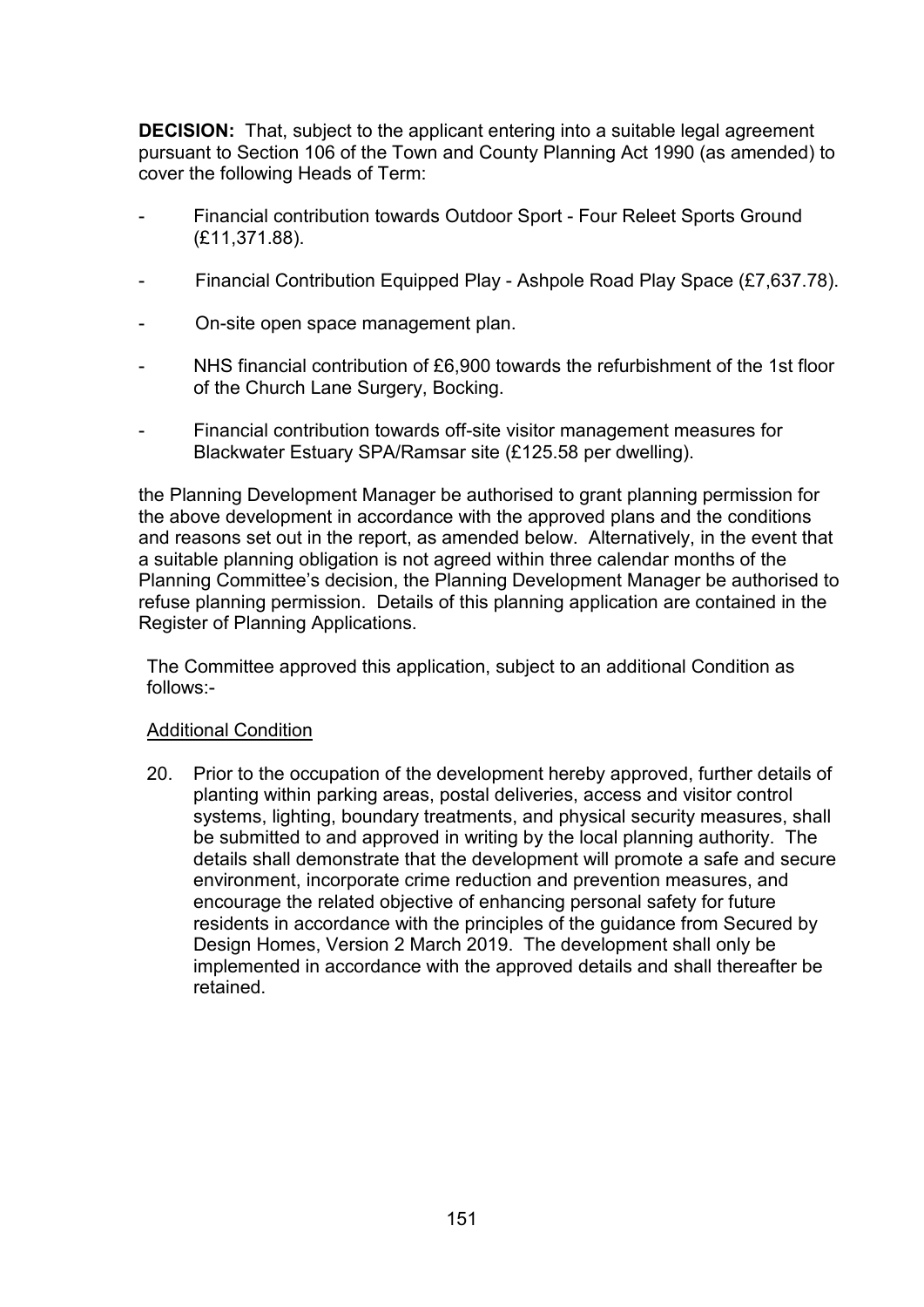# 118 **PLANNING APPLICATIONS REFUSED**

**DECISION:** That the undermentioned planning applications be refused for the reasons contained in the Planning Development Manager's report. Details of these planning applications are contained in the Register of Planning Applications.

| Plan No.                   | Location                   | Applicant(s)                                       | <b>Proposed Development</b>                                                                                                                                                            |
|----------------------------|----------------------------|----------------------------------------------------|----------------------------------------------------------------------------------------------------------------------------------------------------------------------------------------|
| *20/01318/FUL<br>(REFUSED) | <b>Belchamp St</b><br>Paul | Mr and Mrs<br>Pawsey                               | Alterations to existing<br>vehicular access and<br>erection of a detached<br>cartlodge to serve 4 No.<br>dwellings, 11, 12, 13 and 14<br>Hickford Hill.                                |
| Plan No.                   | Location                   | Applicant(s)                                       | <b>Proposed Development</b>                                                                                                                                                            |
| *20/01833/FUL<br>(REFUSED) | <b>Borley</b>              | <b>Bryants Building</b><br><b>Services Limited</b> | Erection of 1 no. single-storey<br>dwelling, ancillary cart-lodge<br>utilising existing vehicular<br>access and demolition of 3 no.<br>existing barns, Cherry Tree<br>Barn, Hall Road. |

Borley Parish Meeting submitted a written statement in support of this application, which was read to the Committee by the Council's Governance and Member Services Officer prior to the consideration of the application.

PLEASE NOTE: The full list of standard conditions and reasons can be viewed at the office of the Planning Development Manager, Council Offices, Causeway House, Bocking End, Braintree, Essex CM7 9HB.

(Where applications are marked with an \* this denotes that representations were received and considered by the Committee).

During the course of their discussions, Members moved, seconded and agreed, as required by the Constitution, that the meeting be extended beyond 10.15pm to enable all business on the Agenda to be transacted.